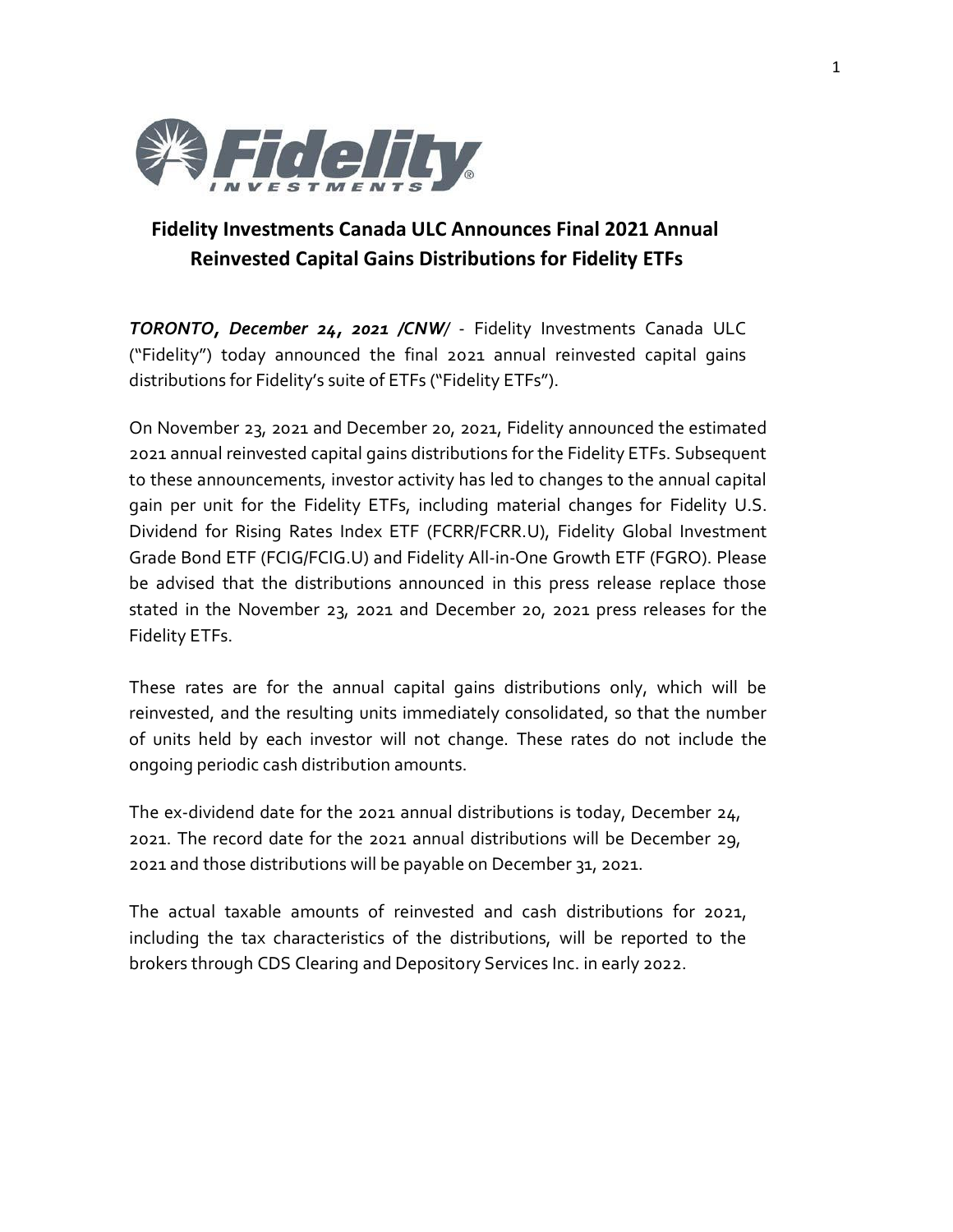| <b>Fidelity ETF Name</b>         | <b>Ticker</b> | Net asset                   | <b>CUSIP</b> | <b>ISIN</b>              | Annual capital              | Annual capital                |
|----------------------------------|---------------|-----------------------------|--------------|--------------------------|-----------------------------|-------------------------------|
|                                  | Symbol        | value (NAV)                 |              |                          | gain per unit               | gain per unit as              |
|                                  |               | per unit as of              |              |                          | as of                       | a % of NAV at<br>December 15, |
|                                  |               | December 15,<br>$2021($ \$) |              |                          | December 15,<br>$2021($ \$) | 2021                          |
| Fidelity Canadian High           | <b>FCCD</b>   | 28.4018                     | 31608M102    | CA31608M1023             |                             |                               |
| Dividend Index ETF               |               |                             |              |                          |                             |                               |
| Fidelity U.S. High               | FCUD/         | 30.1568                     | 31645M107    | CA31645M1077             |                             |                               |
| Dividend Index ETF               | FCUD.U        |                             |              |                          |                             |                               |
| Fidelity U.S. High               | <b>FCUH</b>   | 29.2309                     | 315740100    | CA3157401009             |                             |                               |
| Dividend Currency                |               |                             |              |                          |                             |                               |
| Neutral Index ETF                |               |                             |              |                          |                             |                               |
| Fidelity U.S. Dividend           | FCRR/         | 33.8547                     |              | 31644M108 CA31644M1086   | 0.67100                     | 1.98200%                      |
| for Rising Rates Index           | FCRR.U        |                             |              |                          |                             |                               |
| <b>ETF</b>                       |               |                             |              |                          |                             |                               |
| Fidelity U.S. Dividend           | <b>FCRH</b>   | 32.9324                     | 31644P101    | CA31644P1018             | 0.88892                     | 2.69923%                      |
| for Rising Rates                 |               |                             |              |                          |                             |                               |
| Currency Neutral Index           |               |                             |              |                          |                             |                               |
| <b>ETF</b>                       |               |                             |              |                          |                             |                               |
| Fidelity International           | <b>FCID</b>   | 23.2533                     | 31623D103    | CA31623D1033             |                             |                               |
| High Dividend Index ETF          |               |                             |              |                          |                             |                               |
| <b>Fidelity Systematic</b>       | <b>FCCB</b>   | 25.1654                     | 31644F103    | CA31644F1036             |                             |                               |
| Canadian Bond Index              |               |                             |              |                          |                             |                               |
| <b>ETF</b>                       |               |                             |              |                          |                             |                               |
| <b>Fidelity Canadian Short</b>   | <b>FCSB</b>   | 25.5456                     | 31608N100    | CA31608N1006             |                             |                               |
| Term Corporate Bond              |               |                             |              |                          |                             |                               |
| ETF                              |               |                             |              |                          |                             |                               |
| <b>Fidelity Global Core Plus</b> | FCGB/         | 25.0844                     | 31623G106    | CA31623G1063             |                             |                               |
| <b>Bond ETF</b>                  | FCGB.U        |                             |              |                          |                             |                               |
| Fidelity Systematic U.S.         | <b>FCHY</b>   | 25.0678                     |              | 31615L105   CA31615L1058 |                             |                               |
| High Yield Bond ETF              |               |                             |              |                          |                             |                               |
| Fidelity Systematic U.S.         | <b>FCHH</b>   | 25.1315                     | 31615M103    | CA31615M1032             | 0.80295                     | 3.19499%                      |
| High Yield Bond                  |               |                             |              |                          |                             |                               |
| Currency Neutral ETF             |               |                             |              |                          |                             |                               |
| <b>Fidelity Canadian</b>         | FCMI          | 12.8870                     | 31609T106    | CA31609T1066             |                             |                               |
| Monthly High Income              |               |                             |              |                          |                             |                               |
| ETF                              |               |                             |              |                          |                             |                               |
| <b>Fidelity Global Monthly</b>   | FCGI          | 13.0971                     | 31623K107    | CA31623K1075             |                             |                               |
| High Income ETF                  |               |                             |              |                          |                             |                               |
| <b>Fidelity Global</b>           | FCIG/         | 25.3420                     | 31624P105    | CA31624P1053             | 0.26533                     | 1.04700%                      |
| Investment Grade Bond            | FCIG.U        |                             |              |                          |                             |                               |
| <b>ETF</b>                       |               |                             |              |                          |                             |                               |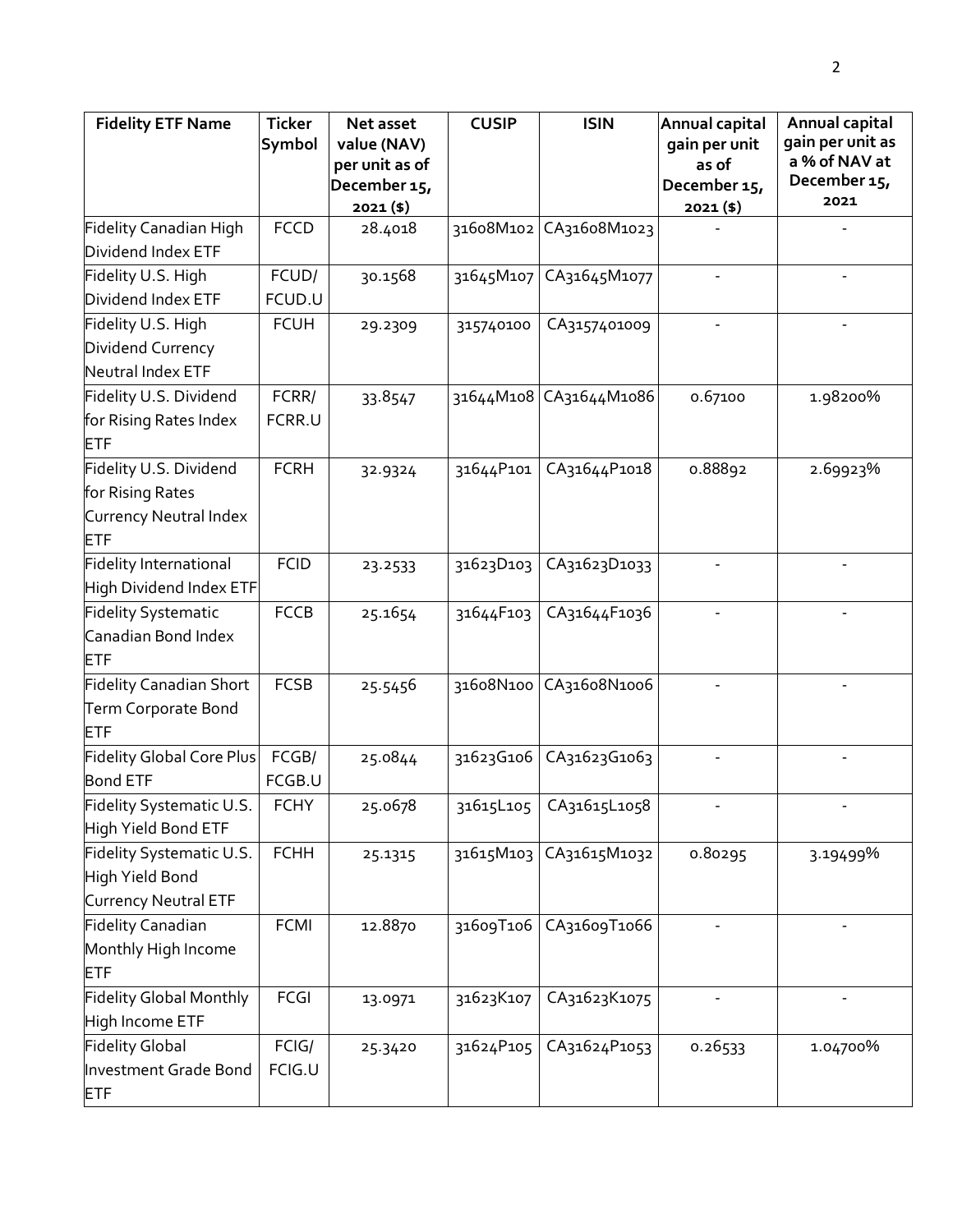| <b>Fidelity ETF Name</b>       | <b>Ticker</b> | Net asset      | <b>CUSIP</b> | <b>ISIN</b>            | Annual capital | Annual capital                |
|--------------------------------|---------------|----------------|--------------|------------------------|----------------|-------------------------------|
|                                | Symbol        | value (NAV)    |              |                        | gain per unit  | gain per unit as              |
|                                |               | per unit as of |              |                        | as of          | a % of NAV at<br>December 15, |
|                                |               | December 15,   |              |                        | December 15,   | 2021                          |
| <b>Fidelity Canadian Low</b>   | <b>FCCL</b>   | $2021($ \$)    | 31608H103    | CA31608H1038           | $2021($ \$)    |                               |
| <b>Volatility Index ETF</b>    |               | 31.2914        |              |                        |                |                               |
| Fidelity U.S. Low              | FCUL/         |                |              | CA31647B1094           |                |                               |
|                                |               | 39.9586        | 31647B109    |                        | 0.66715        | 1.66960%                      |
| Volatility Index ETF           | FCUL.U        |                |              |                        |                |                               |
| Fidelity U.S. Low              | <b>FCLH</b>   | 40.2371        | 31647N103    | CA31647N1033           |                |                               |
| <b>Volatility Currency</b>     |               |                |              |                        |                |                               |
| Neutral Index ETF              |               |                |              |                        |                |                               |
| Fidelity Canadian High         | <b>FCCQ</b>   | 31.6415        | 31610C100    | CA31610C1005           | 1.35754        | 4.29038%                      |
| Quality Index ETF              |               |                |              |                        |                |                               |
| Fidelity U.S. High             | FCUQ/         | 47.0797        | 31647C107    | CA31647C1077           | 2.30684        | 4.89986%                      |
| Quality Index ETF              | FCUQ.U        |                |              |                        |                |                               |
| Fidelity U.S. High             | <b>FCQH</b>   | 47.5106        | 31648J101    | CA31648J1012           |                |                               |
| Quality Currency               |               |                |              |                        |                |                               |
| Neutral Index ETF              |               |                |              |                        |                |                               |
| <b>Fidelity Canadian Value</b> | <b>FCCV</b>   | 12.7560        | 31609U103    | CA31609U1030           | 0.31203        | 2.44614%                      |
| Index ETF                      |               |                |              |                        |                |                               |
| Fidelity U.S. Value Index      | FCUV/         | 12.6076        | 31647E103    | CA31647E1034           | 0.33298        | 2.64111%                      |
| ETF                            | FCUV.U        |                |              |                        |                |                               |
| Fidelity U.S. Value            | <b>FCVH</b>   | 13.0767        | 31646E104    | CA31646E1043           | 0.32124        | 2.45658%                      |
| Currency Neutral Index         |               |                |              |                        |                |                               |
| ETF                            |               |                |              |                        |                |                               |
| <b>Fidelity International</b>  | <b>FCIL</b>   | 27.3338        | 31624M102    | CA31624M1023           |                |                               |
| Low Volatility Index ETF       |               |                |              |                        |                |                               |
| Fidelity International         | FCIQ/         | 37.6339        | 31623X109    | CA31623X1096           | 1.37571        | 3.65551%                      |
| High Quality Index ETF         | FCIQ.U        |                |              |                        |                |                               |
| Fidelity International         | <b>FCIV</b>   | 28.6862        | 31622Y108    | CA31622Y1088           | 1.76318        | 6.14644%                      |
| Value Index ETF                |               |                |              |                        |                |                               |
| <b>Fidelity Sustainable</b>    | <b>FCSW</b>   | 36.9373        | 31642F105    | CA31642F1053           | 1.92859        | 5.22125%                      |
| World ETF                      |               |                |              |                        |                |                               |
| <b>Fidelity Canadian</b>       | <b>FCCM</b>   | 10.0485        |              | 31609W109 CA31609W1095 |                |                               |
| Momentum Index ETF             |               |                |              |                        |                |                               |
| Fidelity U.S. Momentum         | FCMO/         | 11.4346        | 31649P106    | CA31649P1062           | 0.77884        | 6.81126%                      |
| Index ETF                      | FCMO.U        |                |              |                        |                |                               |
| Fidelity U.S. Momentum         | <b>FCMH</b>   | 11.8849        | 31649R102    | CA31649R1029           | 1.38126        | 11.62197%                     |
| Currency Neutral Index         |               |                |              |                        |                |                               |
| <b>ETF</b>                     |               |                |              |                        |                |                               |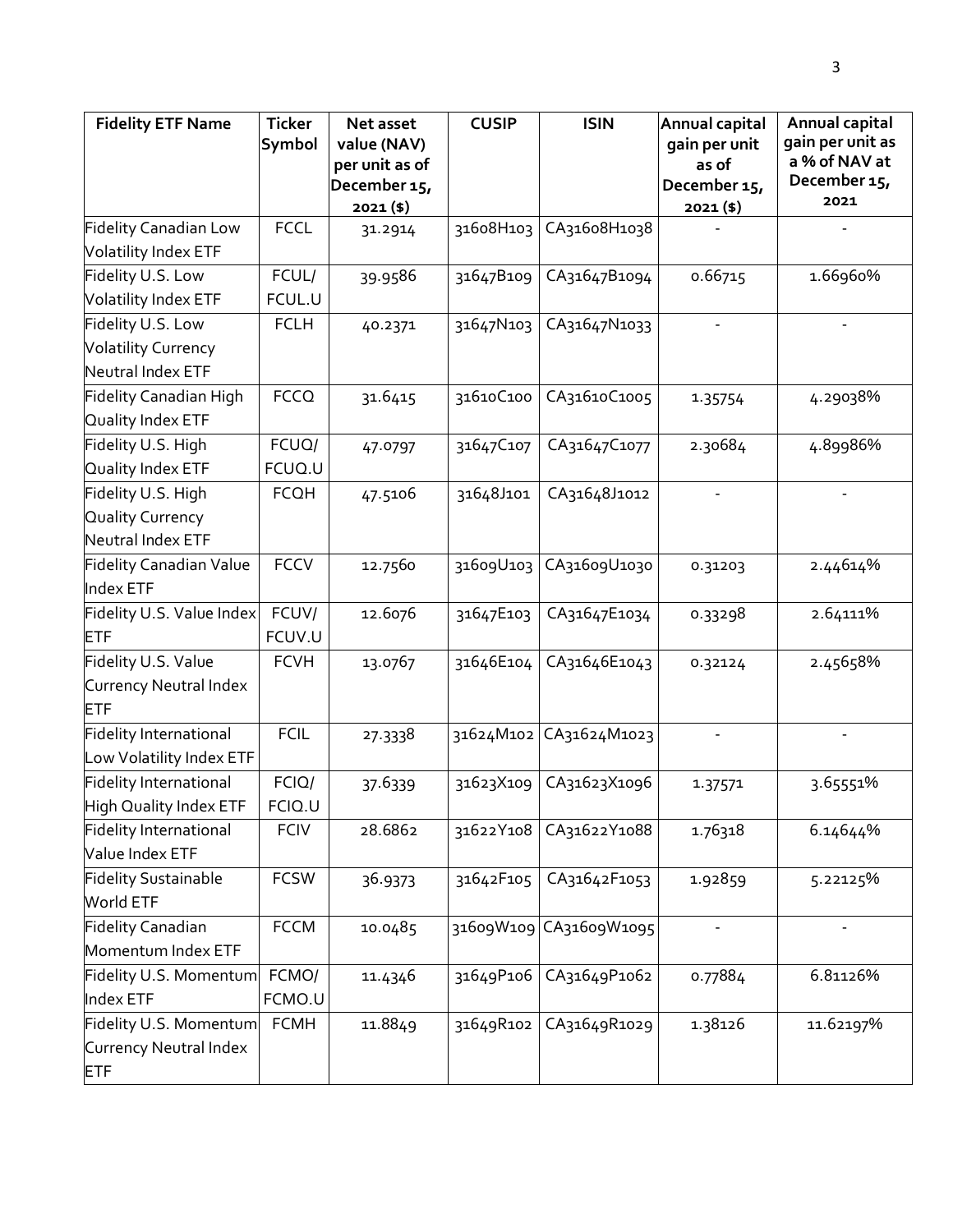| <b>Fidelity ETF Name</b> | <b>Ticker</b><br>Symbol | Net asset<br>value (NAV)<br>per unit as of<br>December 15,<br>$2021($ \$) | <b>CUSIP</b> | <b>ISIN</b>  | Annual capital<br>gain per unit<br>as of<br>December 15,<br>$2021($ \$) | Annual capital<br>gain per unit as<br>a % of NAV at<br>December 15,<br>2021 |
|--------------------------|-------------------------|---------------------------------------------------------------------------|--------------|--------------|-------------------------------------------------------------------------|-----------------------------------------------------------------------------|
| Fidelity International   | <b>FCIM</b>             | 10.6423                                                                   | 31623V103    | CA31623V1031 | 0.57567                                                                 | 5.40926%                                                                    |
| Momentum Index ETF       |                         |                                                                           |              |              |                                                                         |                                                                             |
| Fidelity All-in-One      | <b>FBAL</b>             | 11.0630                                                                   | 315818104    | CA3158181048 | 0.22806                                                                 | 2.06147%                                                                    |
| <b>Balanced ETF</b>      |                         |                                                                           |              |              |                                                                         |                                                                             |
| Fidelity All-in-One      | <b>FGRO</b>             | 11.5746                                                                   | 31581P106    | CA31581P1062 | 0.32344                                                                 | 2.79439%                                                                    |
| <b>Growth ETF</b>        |                         |                                                                           |              |              |                                                                         |                                                                             |
| Fidelity Advantage       | FBTC/                   | 21.5346                                                                   | 31580V104    | CA31580V1040 |                                                                         |                                                                             |
| <b>Bitcoin ETF</b>       | FBTC.U                  |                                                                           |              |              |                                                                         |                                                                             |

## **About Fidelity Investments Canada ULC**

At Fidelity, our mission is to build a better future for Canadian investors and help them stay ahead. We offer investors and institutions a range of innovative and trusted investment portfolios to help them reach their financial and life goals.

As a privately-owned company, our people and world class resources are committed to doing what is right for investors and their long-term success. Our clients have entrusted us with \$206 billion in assets under management (as at December 15, 2021) and they include individuals, financial advisors, pension plans, endowments, foundations and more.

We are proud to provide investors a full range of investment solutions through mutual funds and exchange-traded funds, including domestic, international and global equity, income-oriented strategies, asset allocation solutions, managed portfolios, sustainable investing and our high net worth program. Fidelity Funds are available through a number of advice-based distribution channels including financial planners, investment dealers, banks, and insurance companies.

Read a fund's prospectus and consult your financial advisor before investing. Exchange-traded funds are not guaranteed, their values change frequently, and past performance may not be repeated. Commissions, management fees, brokerage fees and expenses may all be associated with investments in exchangetraded funds and investors and may experience a gain or loss.